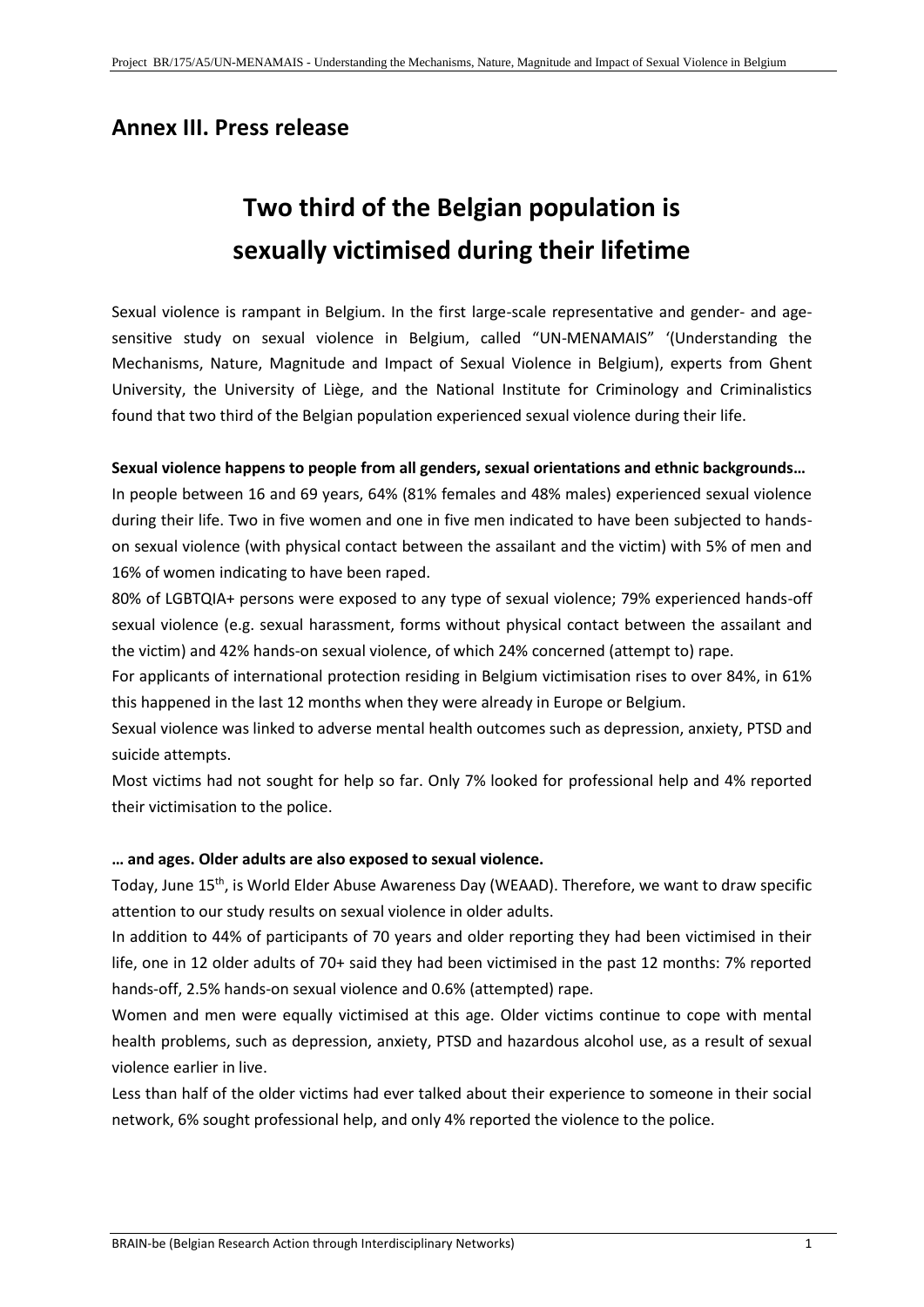#### **Forensic aspect**

Almost 70% (N = 1951) of the doctors interviewed have seen at least one victim of sexual violence during their career, but the victims usually come forward after several years.

We are currently in a transitional phase in which different forensic models are being implemented.

A SAS procedure (Sexual Aggression Set) has its limits: many actors are involved, sometimes without enough specific training and little communication between them; it takes a long time; it is a cold procedure...

The SACC (Sexual Assault Care Centre) better responds to the needs of victims in terms of medicolegal, medical and psycho-social aspects, but there are still problems or perverse effects. They are not yet available to all victims; there is an emphasis on emergency care rather than long-term care; there is also still a lack of consideration of existing psycho-social networks and expertise, as well as a lack of understanding of judicial imperatives.

Regardless of the forensic model, victims are systematically confronted with secondary victimisation due to the long judicial process about which they get little information. Often their victimisation is also not recognised because of the judicial logic, which implies the use of specific means of evidence, and for which forensic evidence is not always sufficient. Finally, in general, there is a clear lack of forensic doctors to carry out all the forensic tasks that would allow the best results to be obtained for the judicial investigation and, ultimately, to contribute to the optimal care of the victims.

#### **More information about the research project**

This study was conducted by an interdisciplinary research consortium from Ghent University, ULiège and NICC, led by Prof. Ines Keygnaert (Ghent University) and funded by BELSPO between 2017- 2021. In order to get a better understanding of the mechanisms, nature, magnitude and impact of sexual violence, a representative sample of more than 5000 people living in Belgium and professionals were questioned on sexual violence through an online survey as well as face-to-face interviews. Moreover, over 150 participants who were victimised were interviewed in-depth on the impact of the victimisation on their lives as well as on that of their families. In addition many healthcare and judicial professionals were questioned on forensic responses through a knowledge, attitude and practice survey as well as interviews.

#### **Info**

Prof. Ines Keygnaert, Coordinator of the UN-MENAMAIS study Department of Public Health and Primary Care, Ghent University M +32 485 96 14 04

### **Questions on sexual violence?**

Sexual violence cannot be justified in any situation. Never hesitate to ask help. There are several organisations that provide help through telephone or chat in an anonymous way. All help is free.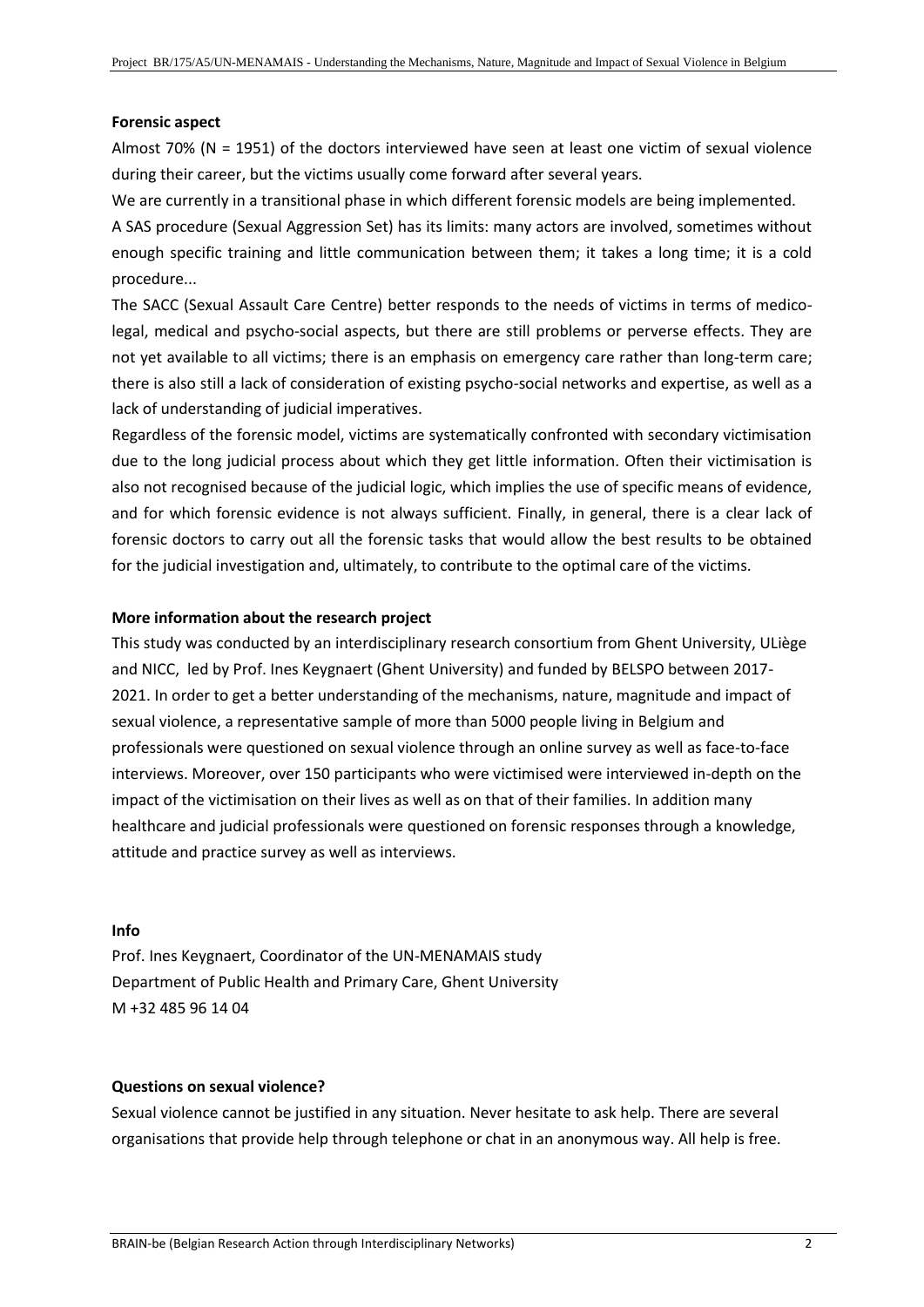#### NL

- Chatlijn na seksueel geweld: www.seksueelgeweld.be
- De Zorgcentra na Seksueel Geweld: www.seksueelgeweld.be
- CAW 0800 13 500
- Tele-Onthaal 106
- Zelfmoordlijn 1813
- Awel Jongerentelefoon 102
- Nupraatikerover.be
- Vzwpunt.be
- Hulplijn voor vragen over geweld 1712

### FR

- Chat violences sexuelles [: www.violencessexuelles.be](http://www.violencessexuelles.be/)
- CPVS (Centre de Prise en Charge des Violences Sexuelles) : Bruxelles (02/535.45.42), Liège (04/367.93.11)
- SOS Viol : [www.sosviol.be](http://www.sosviol.be/) (ou 0800 98 100)
- Télé-Accueil : [www.tele-accueil.be](http://www.tele-accueil.be/) (107)
- Respects Seniors : [www.respectseniors.be](http://www.respectseniors.be/) (0800 30 330)
- CVFE (collectif contre les violences familiales et l'exclusion) : [www.cvfe.be](http://www.cvfe.be/) (04 221 60 69)
- Infor-Homes : [www.inforhomeasbl.be](http://www.inforhomeasbl.be/) (02 219 56 88)
- SEPAM (Infor-Homes en région de Bruxelles Capitale) : 02 223 13 43
- Praxis: [www.asblpraxis.be](http://www.asblpraxis.be/) (04 228 12 28)
- Senoah : [www.senoah.be](http://www.senoah.be/) (081 22 85 98)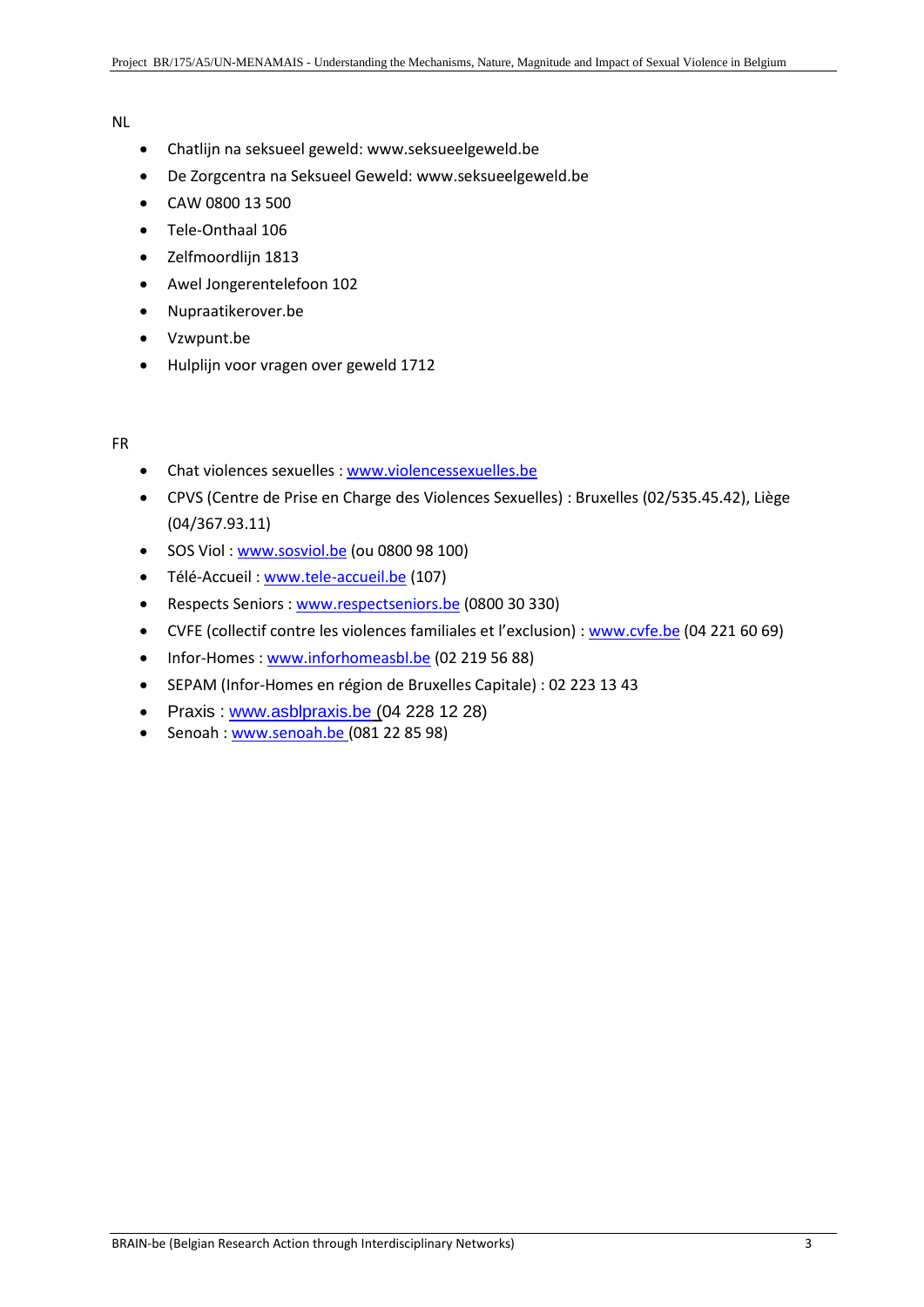# **Deux tiers de la population belge ont été victimes de violences sexuelles au cours de leur vie**

La violence sexuelle est fortement répandue en Belgique. Dans cette première étude représentative à grande échelle sur la violence sexuelle en Belgique, tenant compte des questions de genre et d'âge, appelée "UN-MENAMAIS" (Understanding the Mechanisms, Nature, Magnitude and Impact of Sexual Violence in Belgium), des experts de l'Université de Gand (UGent), de l'Université de Liège (ULiège) et de l'Institut National de Criminalistique et de Criminologie (INCC) ont constaté que près de deux tiers de la population belge ont été victimes de violences sexuelles au cours de leur vie.

### **La violence sexuelle touche des personnes de tout sexe, orientation sexuelle, origine ethnique ...**

Pour les personnes entre 16 et 69 ans, 64% (81% femmes et 48% hommes) ont subi des violences sexuelles au cours de leur vie. Deux femmes sur cinq et un homme sur cinq ont indiqué avoir été victimes de violences sexuelles impliquant un contact physique entre l'agresseur et la victime, 5% des hommes et 16% des femmes ayant indiqué avoir été violés.

Près de 80 % des personnes LGBTQIA+ ont été exposées à au moins une forme de violence sexuelle ; 79 % ont subi des violences sexuelles n'impliquant pas un contact physique (par exemple, du harcèlement sexuel, ou d'autres formes de violences sexuelles sans contacts physiques entre l'auteur et la victime) et 42 % des violences sexuelles avec contacts physiques, dont 24% concernaient soit un viol, soit une tentative de viol.

Pour les demandeurs de protection internationale (DPI) résidants en Belgique, le taux de violence sexuelle s'élève à plus de 84%, dont 61% ont eu lieu au cours des 12 derniers mois, durant une période où ils étaient déjà présents en Europe ou en Belgique au moment des faits.

La violence sexuelle est significativement associée à des conséquences néfastes sur la santé mentale, telles que la dépression, l'anxiété, le stress post-traumatique et les tentatives de suicide.

La plupart des victimes n'ont pas cherché d'aide après les faits. Seulement 7% ont cherché une aide professionnelle et 4% ont signalé les faits à la police.

### **... et de tout âge. Les personnes âgées sont également exposées à la violence sexuelle.**

En ce 15 juin, nous célébrons la Journée mondiale de sensibilisation à la maltraitance des personnes âgées. De ce fait, nous souhaitons attirer particulièrement votre attention sur nos résultats concernant la violence sexuelle chez les personnes âgées.

Outre le fait que 44% des participants, âgés de 70 ans et plus, ont indiqué avoir été victimes de ce type de violence au cours de leur vie, une personne âgée sur 12 a déclaré avoir subi de la violence sexuelle au cours des 12 derniers mois : 7 % ont déclaré avoir subi une forme de violence sexuelle n'impliquant pas un contact physique, 2,5 % impliquant des contacts physiques et 0,6 % de viol ou tentative de viol.

A partir de 70 ans, les femmes et les hommes sont victimes de violences sexuelles de manière égale. Les victimes âgées continuent de faire face à des problèmes de santé mentale, tels que la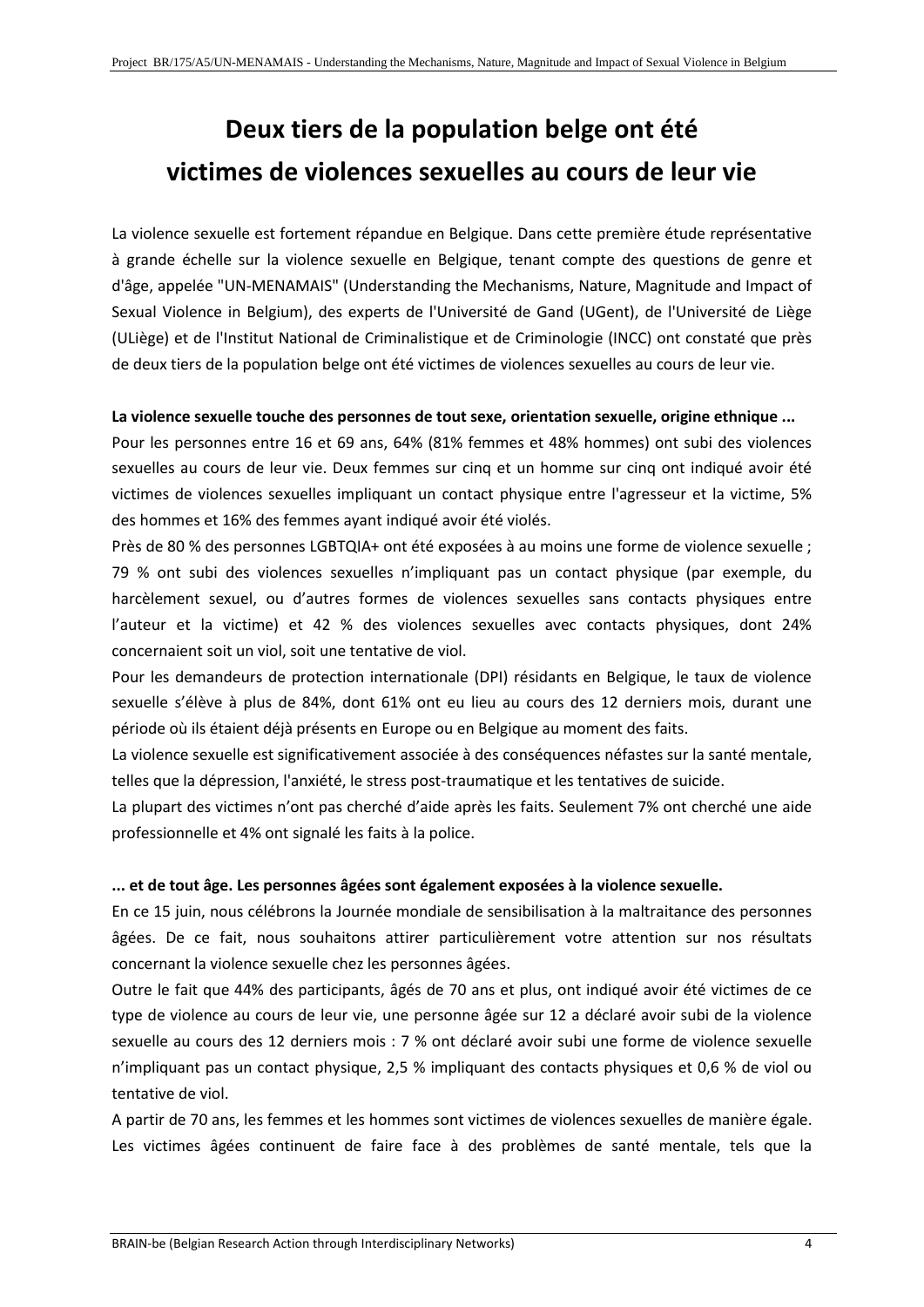dépression, l'anxiété, le stress post-traumatique et la consommation abusive d'alcool, à la suite de violences sexuelles antérieures.

Moins de la moitié des victimes âgées avaient déjà parlé de leur expérience à un membre de son réseau social, seul 6 % avaient cherché de l'aide auprès d'un professionnel et seulement 4% avaient signalé les faits à la police.

# **Aspect médico-légal**

Près de 70% (N = 1951) des médecins interrogés ont vu au moins une victime de violence sexuelle au cours de leur carrière, mais les victimes se manifestent le plus souvent après plusieurs années.

Nous sommes actuellement dans une phase de transition dans laquelle différents modèles médicolégaux sont appliqués.

Une procédure SAS (Set Agression Sexuelle) a ses limites : beaucoup d'acteurs sont impliqués, sans parfois suffisamment de formation spécifique et peu de communication entre eux ; elle prend beaucoup de temps ; c'est une procédure froide…

Les CPVS (Centre de Prise en charge des Violences Sexuelles) répondent mieux aux besoins des victimes sur le plan médico-légal, médical et psycho-social, mais des problèmes ou des effets pervers sont encore présents. Ils ne sont pas encore disponibles pour toutes les victimes ; l'accent y est mis sur les soins urgents plutôt que sur les soins à long terme ; il y a également encore un manque de prise en considération des réseaux psycho-sociaux et de l'expertise existants, ainsi qu'une méconnaissance des impératifs judiciaires.

Quel que soit le modèle médico-légal, les victimes sont systématiquement confrontées à de la victimisation secondaire en raison de la procédure judiciaire qui est longue et sur laquelle elles obtiennent peu d'informations. Souvent également, leur victimisation n'est pas reconnue en raison de la logique judiciaire, qui implique l'utilisation de moyens de preuves spécifiques, et pour laquelle la preuve médico-légale ne suffit pas toujours. Enfin, en général, il existe un manque évident de médecins légistes pour effectuer toutes les tâches médico-légales, permettant d' obtenir les meilleurs résultats pour l'enquête judiciaire et, en définitive, contribuer à la prise en charge optimale des victimes.

### **Informations supplémentaires sur le projet de recherche**

Cette étude a été réalisée par un consortium de recherche interdisciplinaire de l'UGent, de l'ULiège et de l'INCC, coordonné par le Prof. Ines Keygnaert (UGent) et financé par BELSPO depuis 2017. Afin de mieux comprendre les mécanismes, la nature, l'ampleur et l'impact des violences sexuelles, un échantillon représentatif de plus de 5000 personnes vivant en Belgique, ainsi que des professionnels du secteur, ont été interrogés sur ce phénomène par le biais d'une enquête en ligne ainsi que d'entretiens en face-à-face. En outre, plus de 150 entretiens qualitatifs ont été menés avec des participants, ayant été victimes de violences sexuelles, quant à l'impact sur leurs vies et celles de leurs familles. Enfin, de nombreux professionnels du secteur de la santé et de la justice ont été interrogés sur la réponse médico-légale en Belgique, au travers d'un questionnaire sur leurs connaissances, attitudes et pratiques, ainsi que durant des entretiens qualitatifs.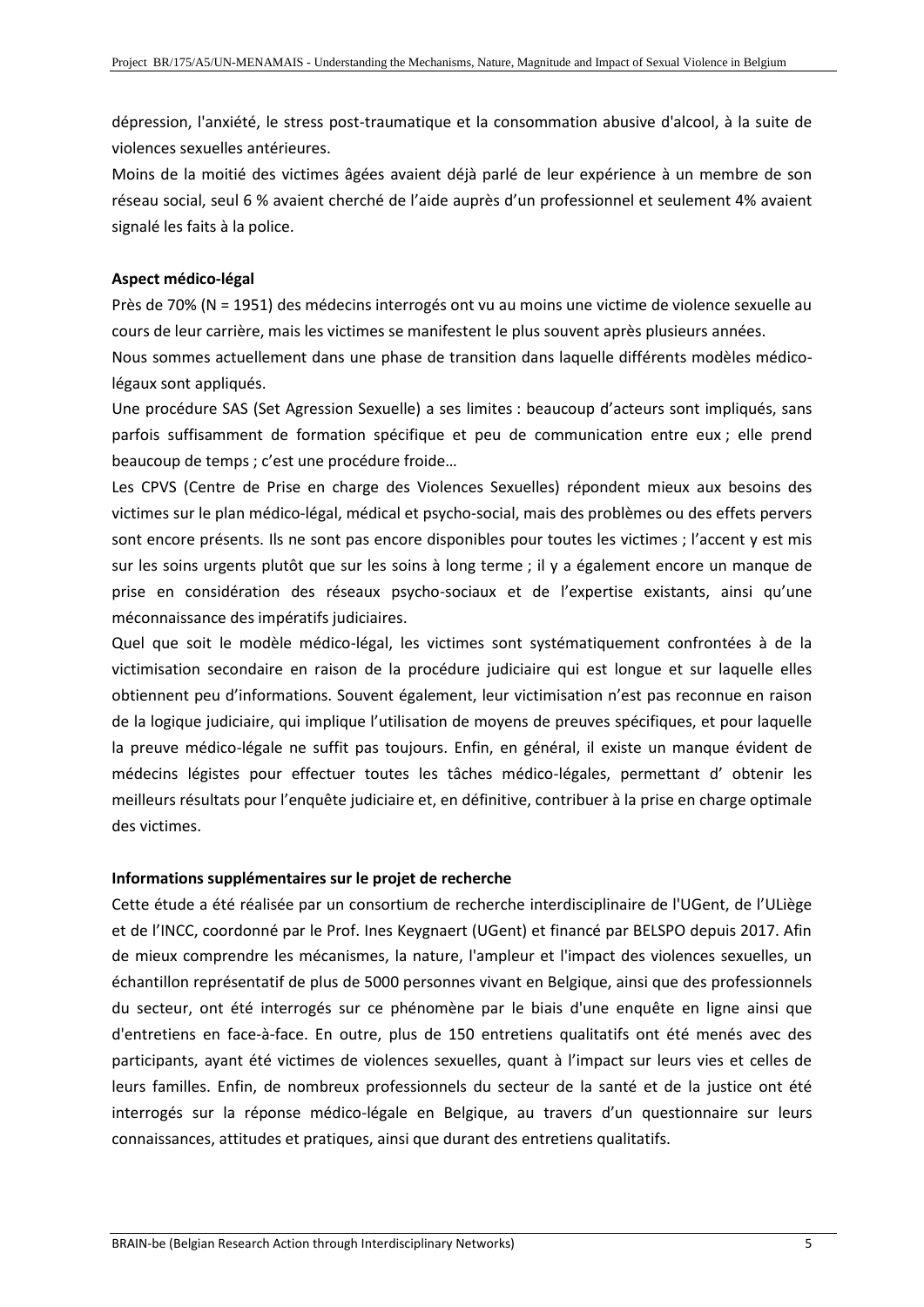### **Contact**

Prof. Ines Keygnaert, Coordinatrice de l'étude UN-MENAMAIS Département de Santé Publique et Soins Primaires, Université de Gand T +32 485 96 14 04

# **D'autres questions sur la violence sexuelle ?**

La violence sexuelle n'est justifiée dans aucune situation, n'hésitez jamais à demander de l'aide. De nombreuses organisations existent et peuvent fournir une aide par téléphone ou par chat en ligne de manière complètement anonyme. Vous pouvez contacter gratuitement les aides suivantes :

- Chat violences sexuelles [: www.violencessexuelles.be](http://www.violencessexuelles.be/)
- CPVS (Centre de Prise en Charge des Violences Sexuelles) : Bruxelles (02/535.45.42), Liège (04/367.93.11)
- SOS Viol : [www.sosviol.be](http://www.sosviol.be/) (ou 0800 98 100)
- Télé-Accueil : [www.tele-accueil.be](http://www.tele-accueil.be/) (107)
- Respects Seniors : [www.respectseniors.be](http://www.respectseniors.be/) (0800 30 330)
- CVFE (collectif contre les violences familiales et l'exclusion) : [www.cvfe.be](http://www.cvfe.be/) (04 221 60 69)
- Infor-Homes: [www.inforhomeasbl.be](http://www.inforhomeasbl.be/) (02 219 56 88)
- SEPAM (Infor-Homes en région de Bruxelles Capitale) : 02 223 13 43
- Praxis : [www.asblpraxis.be](http://www.asblpraxis.be/) (04 228 12 28)
- Senoah : [www.senoah.be](http://www.senoah.be/) (081 22 85 98)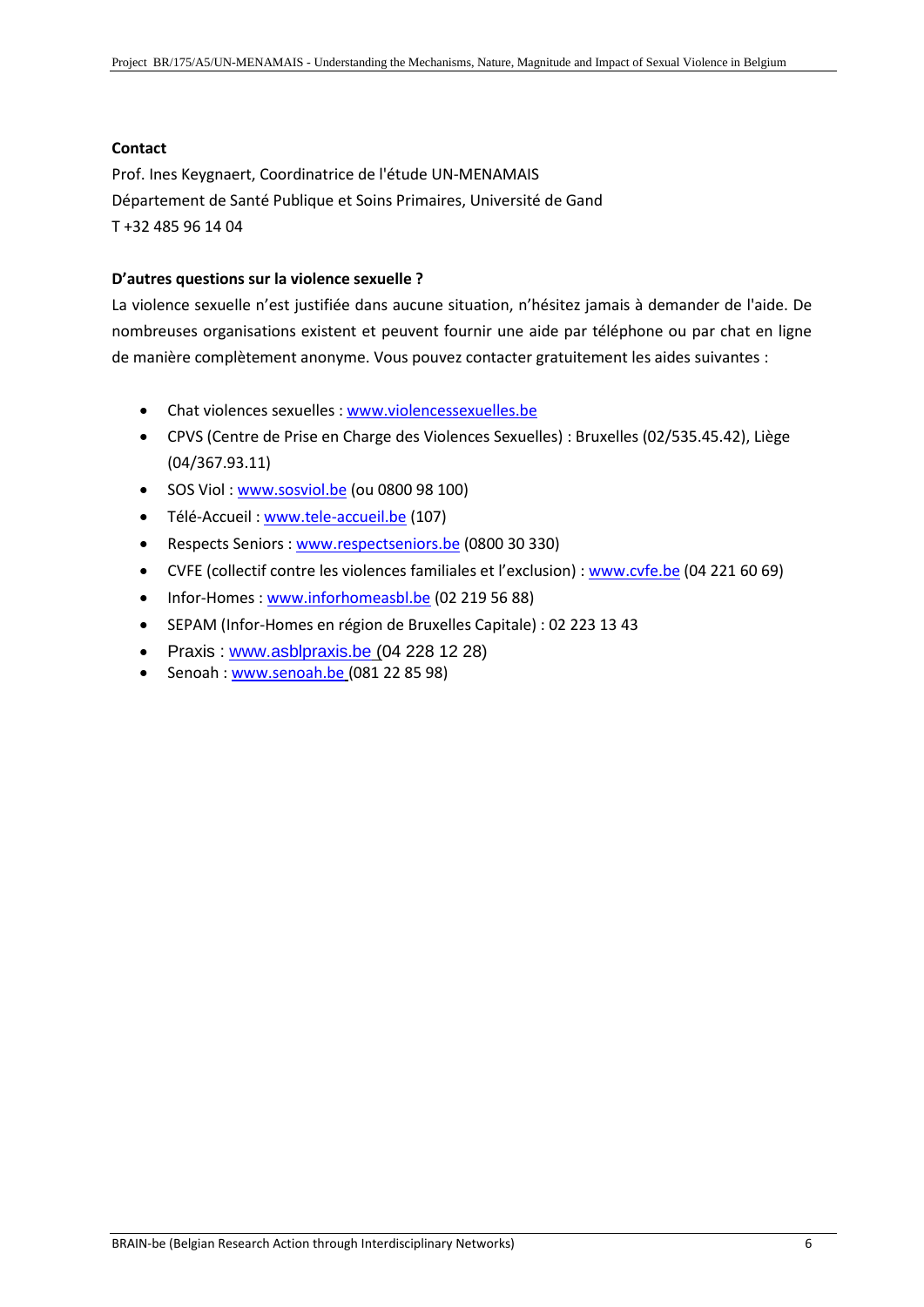# **Twee derde van de Belgische bevolking maakt seksueel geweld mee tijdens hun leven**

Seksueel geweld komt vaak voor in België. In de eerste grootschalige representatieve en gender- en leeftijdsgevoelige studie over seksueel geweld in België, genaamd "UN-MENAMAIS" (Understanding the Mechanisms, Nature, Magnitude and Impact of Sexual Violence in Belgium), hebben experten van de Universiteit Gent, de Universiteit van Luik en het Nationaal Instituut voor Criminologie en Criminalistiek vastgesteld dat twee derde van de Belgische bevolking tijdens hun leven te maken krijgt met seksueel geweld.

# **Seksueel geweld komt voor bij mensen van alle geslachten, seksuele geaardheden en etnische achtergronden...**

Bij mensen tussen 16 en 69 jaar heeft 64% (81% vrouwen en 48% mannen) tijdens hun leven seksueel geweld meegemaakt. Twee op vijf vrouwen en één op vijf mannen maakten hands-on seksueel geweld mee (met fysiek contact tussen pleger en slachtoffer), met 5% van de mannen en 16% van de vrouwen die aangaven te zijn verkracht.

80% van de LGBTQIA+ personen werd blootgesteld aan één of andere vorm van seksueel geweld; 79% kreeg te maken met hands-off seksueel geweld (bv. seksuele intimidatie, vormen zonder fysiek contact tussen pleger en slachtoffer) en 42% met hands-on seksueel geweld, waarvan 24% (een poging tot) verkrachting.

Voor verzoekers om internationale bescherming die in België verblijven, loopt het slachtofferschap op tot meer dan 84%; bij 61% gebeurde dit in de laatste 12 maanden toen ze al in Europa of België waren.

Seksueel geweld heeft een impact op mentale gezondheid. We vonden een link met depressie, angst, PTSS en zelfmoordpogingen.

De meeste slachtoffers hadden nog geen hulp gezocht. Slechts 7% zocht professionele hulp en slechts 4% meldde hun slachtofferschap bij de politie.

# **... en leeftijden. Ouderen maken ook seksueel geweld mee.**

Vandaag, 15 juni, is het Internationale Dag tegen Ouderenmis(be)handeling. Daarom willen wij specifiek de aandacht vestigen op onze onderzoeksresultaten over seksueel geweld bij ouderen. Naast 44% van de deelnemers van 70 jaar en ouder die aangaven tijdens hun leven slachtoffer te zijn geweest, zei één op de 12 ouderen van 70+ dat zij in de afgelopen 12 maanden slachtoffer werden: 7% meldde hands-off, 2,5% hands-on seksueel geweld en 0,6% (poging tot) verkrachting. Vrouwen en mannen werden op deze leeftijd in gelijke mate slachtoffer. Oudere slachtoffers blijven kampen met geestelijke gezondheidsproblemen, zoals depressie, angst, PTSS en riskant

alcoholgebruik, als gevolg van seksueel geweld eerder in hun leven.

Minder dan de helft van de oudere slachtoffers had ooit over hun ervaring gepraat met iemand uit hun sociale netwerk, 6% zocht professionele hulp en slechts 4% deed aangifte van het geweld bij de politie.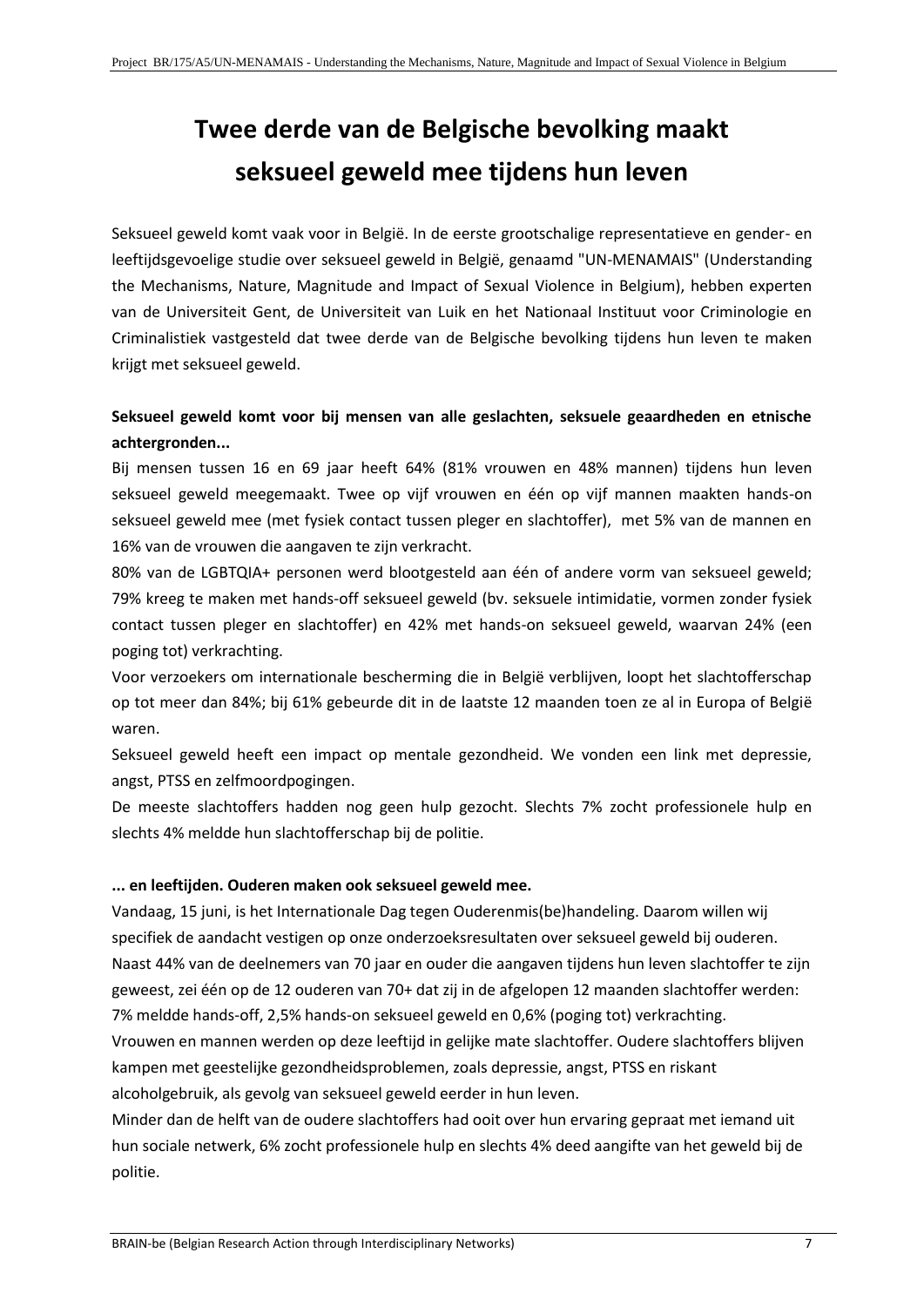#### **Forensisch aspect**

Bijna 70% (N = 1951) van de ondervraagde artsen heeft tijdens zijn loopbaan ten minste één slachtoffer van seksueel geweld gezien, maar de slachtoffers melden zich meestal pas na enkele jaren.

Wij bevinden ons momenteel in een overgangsfase waarin verschillende forensische modellen worden toegepast.

Een SAS-procedure (Seksuele Agressie Set) heeft zijn beperkingen: er zijn veel actoren bij betrokken, soms zonder voldoende specifieke opleiding en weinig communicatie tussen hen; het duurt lang; het is een koude procedure...

Het ZSG (Zorgcentrum na Seksueel Geweld) beantwoordt beter aan de behoeften van slachtoffers vanuit medisch-juridisch, medisch en psychosociaal oogpunt, maar er zijn nog steeds problemen of perverse effecten. Zij zijn nog niet beschikbaar voor alle slachtoffers; de nadruk ligt op dringende zorg in plaats van langdurige zorg; ook wordt nog te weinig rekening gehouden met bestaande psychosociale netwerken en deskundigheid, en is er te weinig kennis van juridische procedures.

Ongeacht het forensisch model worden slachtoffers systematisch geconfronteerd met secundaire victimisatie als gevolg van het langdurige juridische proces waarover zij weinig informatie krijgen. Ook wordt hun slachtofferschap vaak niet erkend vanwege de gerechtelijke logica, die het gebruik van specifieke bewijsmiddelen impliceert, en waarvoor forensisch bewijs niet altijd toereikend is. Tenslotte is er in het algemeen een duidelijk tekort aan forensische artsen die alle forensische taken kunnen uitvoeren waarmee de beste resultaten kunnen worden verkregen voor het gerechtelijk onderzoek en uiteindelijk kan worden bijgedragen aan een optimale zorg voor de slachtoffers.

#### **Meer informatie over het onderzoeksproject**

Deze studie werd uitgevoerd door een interdisciplinair onderzoeksconsortium van de Universiteit Gent, ULiège en NICC, onder leiding van Prof. Ines Keygnaert (Universiteit Gent) en gefinancierd door BELSPO tussen 2017-2021. Om een beter inzicht te krijgen in de mechanismen, de aard, de omvang en de impact van seksueel geweld, werd een representatieve steekproef van meer dan 5000 mensen die in België wonen en professionals ondervraagd over seksueel geweld via een onlineenquête en via persoonlijke interviews. Bovendien hebben meer dan 150 personen die het slachtoffer waren van seksueel geweld, deelgenomen aan een diepte-interview over de impact van het slachtofferschap op hun leven en dat van hun familie. Daarnaast zijn vele gezondheidswerkers en professionals in wetshandhaving bevraagd over de forensische aspecten via een vragenlijst over kennis, attitudes en praktijkvoering en via interviews.

#### **Info**

Prof. Ines Keygnaert, Coördinator van de UN-MENAMAIS studie Vakgroep Volksgezondheid en Eerstelijnszorg, Universiteit Gent M +32 485 96 14 04